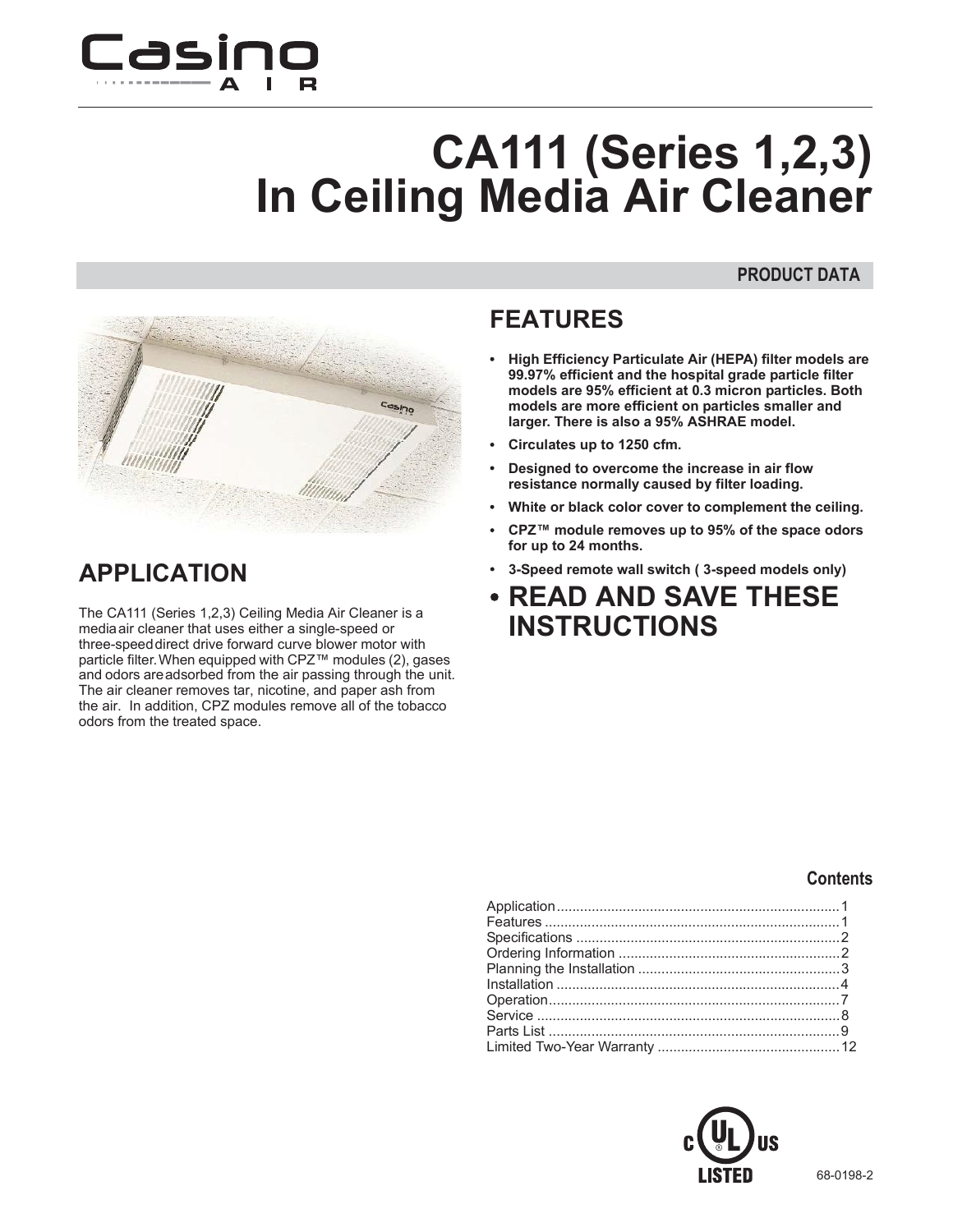## **SPECIFICATIONS**

### *IMPORTANT*

*The specifications given in this publication do not include normal manufacturing tolerances. Therefore, this unit may* not exactly match the listed specifica*tions. Also, this product is tested and calibrated under closely controlled conditions, and some minor differences in performance can be expected if those conditions are changed.*

**Models:** Refer to Table 1 for model descriptions.

- **Grill Color:** White (standard) or Black (add 'B' to end of model number).
- **Blower/Motor:** Single speed (standard) or three speed ( add '-3S' to the end of the model number) direct drive forward curve.

**Dimensions:** See Fig. 1 for dimensions.

|                |                      | <b>Efficiency</b>                                  |                                                                    |                                                       |                                                 |
|----------------|----------------------|----------------------------------------------------|--------------------------------------------------------------------|-------------------------------------------------------|-------------------------------------------------|
| <b>Model</b>   | Voltage              | <b>Particulates at</b><br>0.3 Micron<br>(DOP Test) | V.O.C./Odor<br>(Most Gases/<br><b>Odors First Pass</b><br>Average) | Gas, V.O.C. and<br><b>Odor Control</b><br>Modules (2) | Air Volume <sup>a</sup><br>in cfm<br>$(m^3/hr)$ |
| CA111A1253W-3S | 120 Vac, 60 Hz, 8.5A | 95% ASHRAE                                         | N/A                                                                | N/A                                                   | 1250 (2120)                                     |
| CA111A1063W-3S | 120 Vac, 60 Hz, 7.2A | 99.97% HEPA                                        | N/A                                                                | N/A                                                   | 950 (1610)                                      |
| CA111C1073W-3S | 120 Vac. 60 Hz. 7.5A | 95% ASHRAE                                         | 85%                                                                | CPZ™ modules                                          | 1150 (1950)                                     |
| CA111C1003W-3S | 120 Vac. 60 Hz. 7.0A | 99.97% HEPA                                        | 85%                                                                | CPZ™ modules                                          | 825 (1400)                                      |
| CA111C1012W-3S | 120 Vac. 60 Hz. 8.0A | 95% at 0.3 micron                                  | 85%                                                                | CPZ™ modules                                          | 1125 (1910)                                     |
| CA111A2253W-3S | 230 Vac. 50 Hz. 4.2A | 95% ASHRAE                                         | N/A                                                                | N/A                                                   | 1125 (1910)                                     |
| CA111A2007W-3S | 230 Vac, 50 Hz, 3.5A | 99.97% HEPA                                        | N/A                                                                | N/A                                                   | 900 (1530)                                      |
| CA111C2073W-3S | 230 Vac. 50 Hz. 4.0A | 95% ASHRAE                                         | 85%                                                                | CPZ™ modules                                          | 1025 (1740)                                     |
| CA111C2003W-3S | 230 Vac, 50 Hz, 3.2A | 99.97% HEPA                                        | 85%                                                                | CPZ™ modules                                          | 825 (1400)                                      |
| CA111C1053W-3S | 230 Vac, 50 Hz, 3.5A | 95% at 0.3 micron                                  | 85%                                                                | CPZ™ modules                                          | 950 (1610)                                      |

**Table 1. CA111 (Series 3) Description.**

 $N/A$  = not applicable.

*To Order CA111 with a Black Grill* N/A – not applicable.<br>
To Order CA111 with a Black Grill<br>Replace the 'W' with a 'B' to any model number in Table 1.

### **ORDERING INFORMATION**

### **Casino Air Incorporated**

Phone (800) 488-2326 Fax: (805) 773-1599 sales@casinoair.com www.casinoair.com

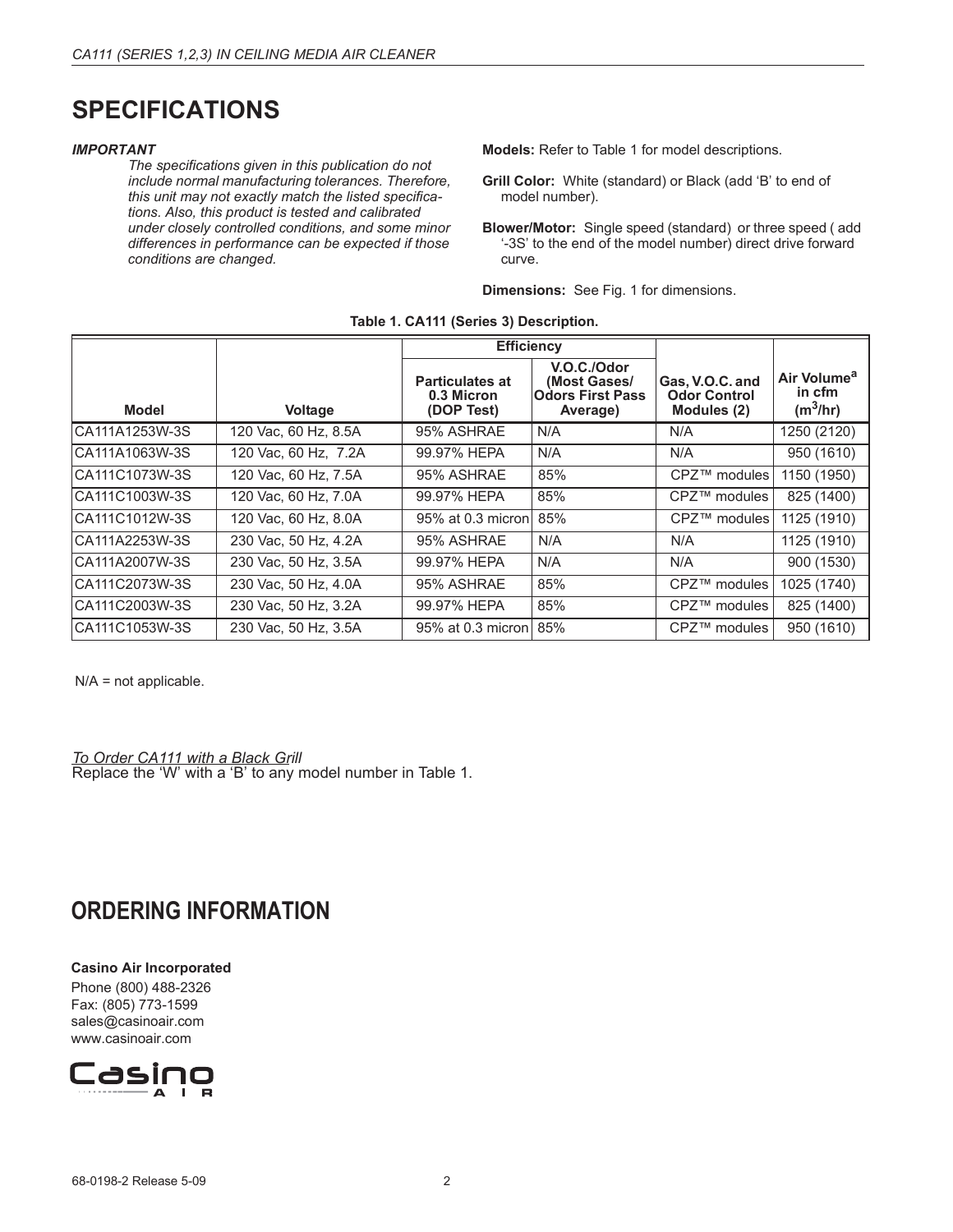| <u>rapic 2. OATH All Vuluille Opecifications for a Opeed Models (Oerles J).</u> |                      |                                                    |                                                       |                                                 |                                       |                             |
|---------------------------------------------------------------------------------|----------------------|----------------------------------------------------|-------------------------------------------------------|-------------------------------------------------|---------------------------------------|-----------------------------|
| <b>Model</b>                                                                    | <b>Voltage</b>       | <b>Particulates at</b><br>0.3 Micron<br>(DOP Test) | Gas, V.O.C. and<br><b>Odor Control</b><br>Modules (2) | <b>High<sup>a</sup></b><br>in cfm<br>$(m^3/hr)$ | <b>Medium</b><br>in cfm<br>$(m^3/hr)$ | Low<br>in cfm<br>$(m^3/hr)$ |
| ICA111A1253W-3S                                                                 | 120 Vac. 60 Hz. 8.5A | 95% ASHRAE                                         | N/A                                                   | 1250 (2120)                                     | 800 (1360)                            | 450 (760)                   |
| ICA111A1063W-3S                                                                 | 120 Vac, 60 Hz, 7.2A | 99.97% HEPA                                        | N/A                                                   | 950 (1610)                                      | 775 (1310)                            | 450 (760)                   |
| CA111C1073W-3S                                                                  | 120 Vac. 60 Hz. 7.5A | 95% ASHRAE                                         | CPZ™ modules                                          | 1150 (1950)                                     | 825 (1400)                            | 450 (760)                   |
| ICA111C1003W-3S                                                                 | 120 Vac. 60 Hz. 7.0A | 99.97% HEPA                                        | CPZ™ modules                                          | 825 (1400)                                      | 700 (1190)                            | 450 (760)                   |
| CA111C1012W-3S                                                                  | 120 Vac. 60 Hz. 8.0A | 95% at 0.3 micron CPZ™ modules                     |                                                       | 1125 (1910)                                     | 825 (1400)                            | 450 (760)                   |
| ICA111A2253W-3S                                                                 | 230 Vac, 50 Hz, 4.2A | 95% ASHRAE                                         | N/A                                                   | 1125 (1910)                                     | 700 (1190)                            | 475 (810)                   |
| ICA111A2007W-3S                                                                 | 230 Vac, 50 Hz, 3.5A | 99.97% HEPA                                        | N/A                                                   | 900 (1530)                                      | 600 (1020)                            | 400 (680)                   |
| ICA111C2073W-3S                                                                 | 230 Vac. 50 Hz, 4.0A | 95% ASHRAE                                         | CPZ™ modules                                          | 1025 (1740)                                     | 675 (1150)                            | 450 (760)                   |
| CA111C2003W-3S                                                                  | 230 Vac. 50 Hz. 3.2A | 99.97% HEPA                                        | CPZ™ modules                                          | 825 (1400)                                      | 550 (930)                             | 375 (640)                   |
| ICA111C1053W-3S                                                                 | 230 Vac. 50 Hz. 3.5A | 95% at 0.3 micronl CPZ™ modules                    |                                                       | 950 (1610)                                      | 625 (1060)                            | 425 (720)                   |

**Table 2. CA111 Air Volume Specifications for 3 Speed Models (Series 3).**

<sup>a</sup>Same for Single Speed Models (Series 1 & 2).



#### **Installation Weight:**

Approximately 115 lb to 155 lb (kg) depending on the filter configuration. Refer to Table 3.

#### **Table 3. Sorbent Module Weight.**

| Media            | Weight in Ib (kg) |
|------------------|-------------------|
| CPZ™ modules (2) | 43 (20)           |

### **Sound Level at 3.3 ft (1m):**

Low speed: 53 dBA (3 speed models only). Medium speed: 57 dBA (3 speed models only) High speed: 61 dBA.

**Grille Type:** Perforated metal.

**Mounting:** Recesses into opening on the ceiling.

### **Approvals:**

Underwriters Laboratories Inc.: Listed. Canadian Standards Association: Listed. **Accessories:** Black Color Grill Remote 3-Speed Wall Switch

**Replacement Parts** See Parts List, Table 5.

## **PLANNING THE INSTALLATION**

The number of CA111 (series 1,2,3) air cleaners that are<br>meeded is determined by taking into account the number of<br>cunants and the volume of the space. Type of **PLANNING THE INSTALLATION**<br>The number of CA111 (series 1,2,3) air cleaners that are<br>needed is determined by taking into account the number of<br>cupants and the volume of the space. Type of<br>atamination outdoor air quality an **PLANNING THE INSTALLATION**<br>The number of CA111 (series 1,2,3) air cleaners that are<br>needed is determined by taking into account the number of<br>cupants and the volume of the space. Type of<br>ntamination, outdoor air quality a THE TIME THE THE THE THE THE<br>The number of CA111 (series 1,2,3) air cleaners that are<br>needed is determined by taking into account the number of<br>cupants and the volume of the space. Type of<br>ntamination, outdoor air quality The number of CA111 (series 1,2,3) air cleaners that are<br>needed is determined by taking into account the number of<br>cupants and the volume of the space. Type of<br>ntamination, outdoor air quality and use of the area are<br>also

needed is determined by taking into account the number of<br>cupants and the volume of the space. Type of<br>ntamination, outdoor air quality and use of the area are<br>aiso factors. Refer to Table 3 for general guidelines when<br>det

provide quality air. CEILING<br>TINE EXAMPLE: One air cleaner can provide 2.5 air changes per Example 1 at also discussed the volume of the space. Type of<br>the area are<br>aiso factors. Refer to Table 3 for general guidelines when<br>determining how many aircleaners are needed.<br>EXAMPLE: One air cleaner can provide 2.5 air n, outdoorair quality and use of the area are<br>Refer to Table 3 for general guidelines when<br>how many aircleaners are needed.<br>One air cleaner can provide 2.5 air changes per<br>hour in a 24,000 cubic feet (720 cubic meters)<br>smo Refer to Table 3 for general guidelines when<br>how many aircleaners are needed.<br>One air cleaner can provide 2.5 air changes per<br>hour in a 24,000 cubic feet (720 cubic meters)<br>smoking area. Table 3 suggests two air cleaners<br>f how many aircleaners are needed.<br>
One air cleaner can provide 2.5 air changes per<br>
hour in a 24,000 cubic feet (720 cubic meters)<br>
smoking area. Table 3 suggests two air cleaners<br>
for a 24,000 cubic feet area because most One air cleaner can provide 2.5 air changes per<br>hour in a 24,000 cubic feet (720 cubic meters)<br>smoking area. Table 3 suggests two air cleaners<br>for a 24,000 cubic feet area because most areas<br>have contaminants that require smoking area. Table 3 suggests two air cleaners<br>for a 24,000 cubic feet area because most areas<br>have contaminants that require more units to<br>provide quality air.<br>If any questions should arise concerning determining the<br>num for a 24,000 cubic feet area because most areas<br>have contaminants that require more units to<br>provide quality air.<br>If any questions should arise concerning determining the<br>number of air cleaners needed for an area, consult

Casino Air customer service at 1-800-488-2326.

| Table 4. Determining the Minimum Number of |  |
|--------------------------------------------|--|
| Air Cleaners Needed for a Space.           |  |

| <b>Space Volume</b><br>(L x W x H) in Cubic<br><b>Feet (Cubic Meter)</b> | Number of<br>∣Persons Present <i>∖</i> | <b>Minimum</b><br><b>Number of Air</b><br><b>Cleaners</b> |
|--------------------------------------------------------------------------|----------------------------------------|-----------------------------------------------------------|
| 12000 to 18000<br>$(360 \text{ to } 540)$                                | 30 to 60                               |                                                           |
| 18001 to 35000<br>(540 to 1050)                                          | 61 to 90                               |                                                           |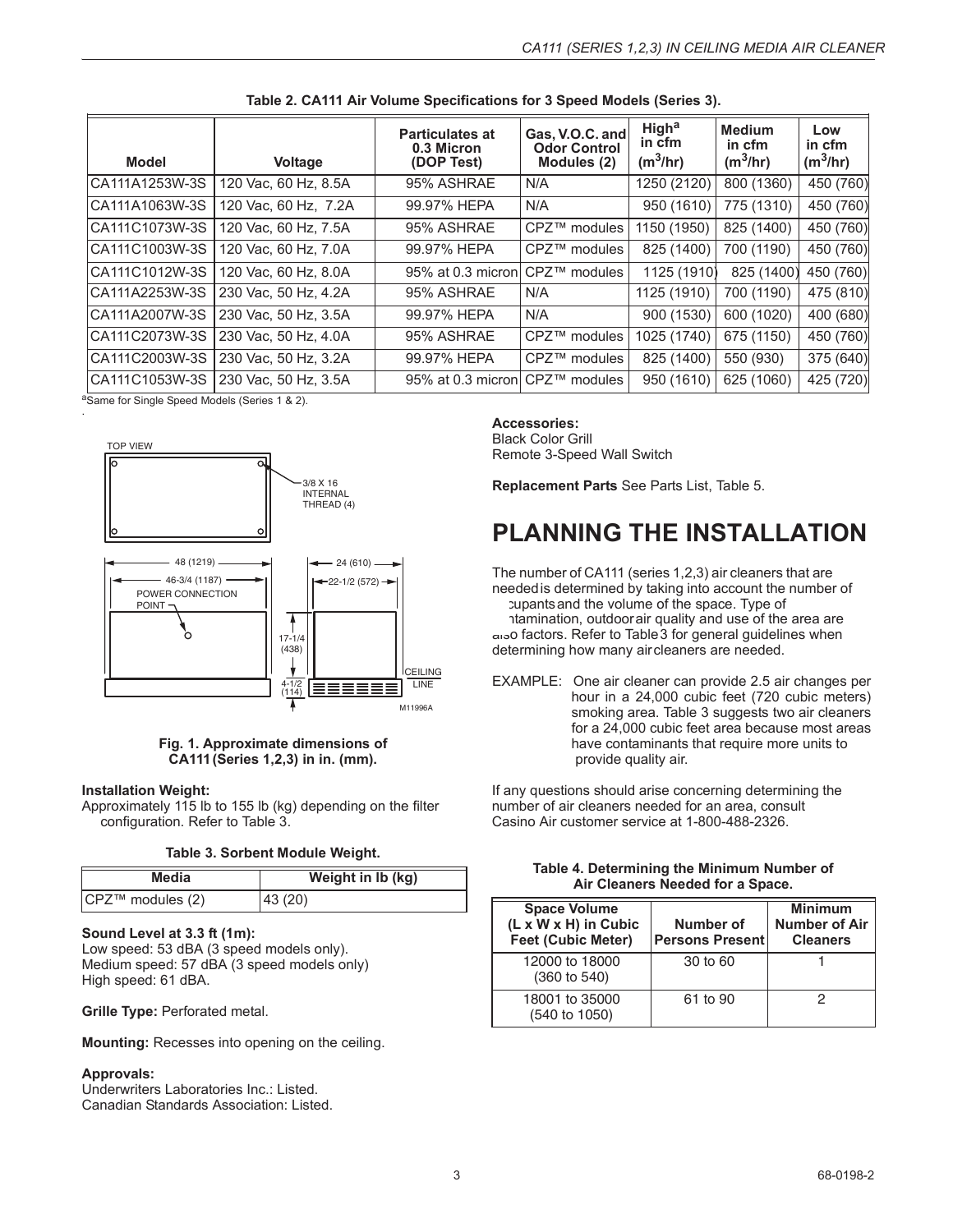| Space Volume<br>$(L \times W \times H)$ in Cubic<br><b>Feet (Cubic Meter)</b> | Number of<br><b>Persons Present</b> | <b>Minimum</b><br><b>Number of Air</b><br><b>Cleaners</b> |
|-------------------------------------------------------------------------------|-------------------------------------|-----------------------------------------------------------|
| 35001 to 51000<br>$(1050 \text{ to } 1530)$                                   | 91 to 120                           | 3                                                         |
| 51001 to 65000<br>$(1530 \text{ to } 1950)$                                   | 121 to 180                          | 4                                                         |
| 65001 to 80000<br>(1950 to 2400)                                              | 181 to 240                          | 5                                                         |
| 80001 to 95000<br>(2400 to 2850)                                              | 241 to 300                          | 6                                                         |



**TO REDUCE THE RISK OF FIRE,ELECTRICAL SHOCK, OR INJURY TO PERSONS,OBSERVE THE FOLLOWING:**

- **1.** Installation Work And Electrical Wiring Must Be Done By Qualified Person(s) In Accordance With All Applica ble Codes And Standard, Including Fire Rated Con structions.
- **2.** When Cutting Or Drilling Into The Wall Or Ceiling, Do Not Damage Electrical Wiring And Other Hidden Utilities.
- **3.** Never Place A Switch Where It Can Be Reached From **Do not install or use the CA111** (series 11000) air A Tub Or Shower. A Tub Or Shower.
- **4.** Use This Unit Only In The Manner Intended By The Manufacturer. If You have Questions, Contact The Man ufacturer.
- **5.** Before Servicing Or Cleaning Unit, Switch Power Off At Service Panel And Lock Service Panel To Prevent Power From Being Switched on Accidentally.
- **6.** If This Unit Is To Be Installed Over A Tub Or Shower, It Must Be Marked As appropriate For The Application and be connected to a GFCI (Ground Fault Circuit Interrupter) - protected branch circuit.

### **Choose Location**

Choosing the correct location for the air cleaner affects the overall performance of the unit. The bidirectional airflow pattern must flow into the longest reaches of the zone being cleaned. See Fig. 2 **Choose Location**<br>Choosing the correct location for the air cleaner affects the<br>overall performance of the unit. The bidirectional airflow<br>pattern must flow into the longest reaches of the zone being<br>cleaned. See Fig. 2<br>**N** 

## **InvestigatedFor Use In Fire Resistance RatedConstruction.**

### **Fig. 2. Correct positioning of the air cleaner for optimum cleaning.**

The air cleaner is designed to be suspended centrally in a space and mounted into or on a ceiling. The cleaning footprint of the air cleaner is rectangular with air patterns that move clean air to the corners of the area while drawing contaminated air up from the center of the area. See Fig. 2.

When multiple air cleaners are installed, the allotted areas to be cleaned should be equal. The air throw in one direction is approximately 55 ft (17m). Air velocity at 90 ft per minute (27m per minute) is considered end of throw.



### *IMPORTANT*

*Never hang the air cleaner higher than 16 ft (5m) above the floor.*

## **INSTALLATION**

# **WARNING**<br>Explosion Hazard Possible.

**FALLATION<br>WARNING<br>Explosion Hazard Possible.<br>Can cause personal injury or equipr<br>Do not install or use the CA111 (series) WARNING**<br>Explosion Hazard Possible.<br>Can cause personal injury or equipment damage.<br>Do not install or use the CA111 (series 11000) air<br>cleaner where there is any danger of gas. vapor or **WARNING**<br>Explosion Hazard Possible.<br>Can cause personal injury or equipment damage.<br>Do not install or use the CA111 (series 11000) air<br>cleaner where there is any danger of gas, vapor or<br>dust explosion **WARNING**<br>Explosion Hazard Possible.<br>Can cause personal injury or equipment damage.<br>Do not install or use the CA111 (series 11000) air<br>cleaner where there is any danger of gas, vapor or<br>dust explosion. Explosion Hazard Pos<br>Can cause personal in<br>Do not install or use the<br>cleaner where there is a<br>dust explosion.<br>TANT

### *IMPORTANT*

*This air cleaner has notbeen investigated for use in the ceilings of fire-resistant assemblies.*

## **CAUTION**

### **Electrical Hazard.**

**Can cause personal injury orequipment damage.** Turn off power before installing or servicing the air cleaner.

### *IMPORTANT*

*Stand on a stable platform when working with the air cleaner.*

### **When Installing this Product…**

- **1.** Read these instructions carefully. Failure to follow them could damage the product or cause a hazardous condition.
- **2.** Check the ratings given in the instructions and on the product to make sure the product is suitable for your application.
- **3.** Installer must be a trained, experienced service techni cian.
- **4.** After installation is complete, check out product operation as provided in these instructions.

### **Unpack the Air Cleaner**

Check that all components are included. The unit consists of:

- cabinet and grille/door assembly, media modules,
- 
- literature.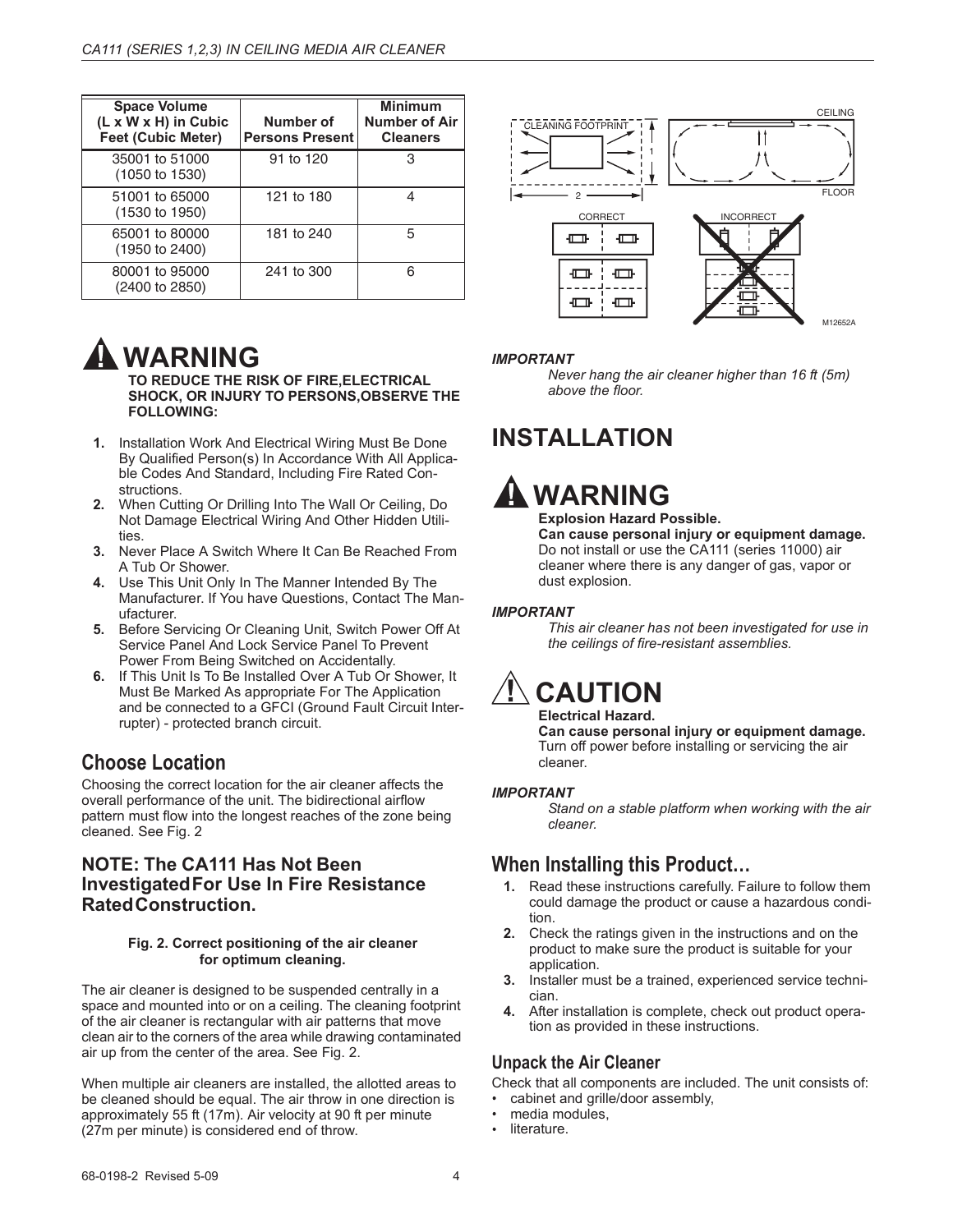- latches (2)
- 3-speed switch module ( 3 Series only)

### **Make Opening (if Mounting in a Drop Ceiling)**

- **1.** Size the opening to fit the air cleaner cabinet as closely as possible.
- **2.** Frame the opening to provide adequate support for the cabinet. The cabinet must fit snugly in the opening; allow no more than 1/4 in. (6 mm) from the opening to each side of the cabinet.
- **3.** Cover the framing and any unused portion of the opening with wallboard, plywood, or other material and finish to match the ceiling.

### **Electrical Hookup**

All wiring must comply with applicable codes and ordinances. The power source must agree with the model type: 120V, 60 Hz or 230V, 50 Hz.

- **1.** Locate the prepunched hole in the side of the cabinet.<br>**2.** Remove the air cleaner lid
- **2.** Remove the air cleaner lid.
- **3. For Series 1 and 2 only.**Remove the connection box cover plate in the center cavity of the air cleaner.
- **4. For Series 3 only.** Remove the connection box cover plate on the bottom, underneath the tray.
- **5.** Refer to Fig. 3 and 4 for typical electrical diagrams.

## **WARNING**

**Risk of Fire or Electric Shock. Can cause personal injury orequipment damage.** Use only Honeywell 190097C Remote Speed Switch (3-speed models only) to regulate air cleaner speed. Using a different speed switch may void the warranty.

### *IMPORTANT*

- *Be sure the air cleaner is grounded for correct operation and safety.*
- *Canadian installation: NEVER install in ceilings with thermal insulation value greater than R-40.*







### **Mount Air Cleaner Cabinet**

The air cleaner can be mounted in a drop ceiling system or hung in an open area. Both mounting methods require the air cleaner to be level and positioned facing downward for correct operation.

- **1.** Remove the door/grille from the carton and set it aside.
- **2.** Remove all filters.<br>**3.** Fit the cabinet into
- **3.** Fit the cabinet into the prepared ceiling opening or position on the ceiling.
- **4.** Use the four 3/8 x 16T internal nuts (one at each corner) to fasten the cabinet to a structural support (bar joist, concrete slab or timber framing). See Fig. 5.

### NOTES:

- All external hardware is furnished by the installer. When using the suspension system of mounting, be sure to include a means for leveling adjust ment after installation.
- Never rest the air cleaner on the T-bar.
- **5.** Level the air cleaner.
- **6.** Turn the air cleaner power on and check for proper operation for 2 to 3 minutes. There should be a smooth, powerful blower sound and air discharging from both ends of the air cleaner.
- **7.** Turn off the power.<br>**8.** Install the particle fi
- **8.** Install the particle filter. Note airflow direction arrows if present. Install the filter with the direction arrow pointing towards the motor.
- **9. For Series 1 and 2 only.** Fasten the filter tabs. Be sure there is a snapping sound when fastened. The tabs are commercial Velcro and require more force than lightly pushing them together.
- **10. For Series 3 only.** Lock and secure the particle filter into place by closing both latches.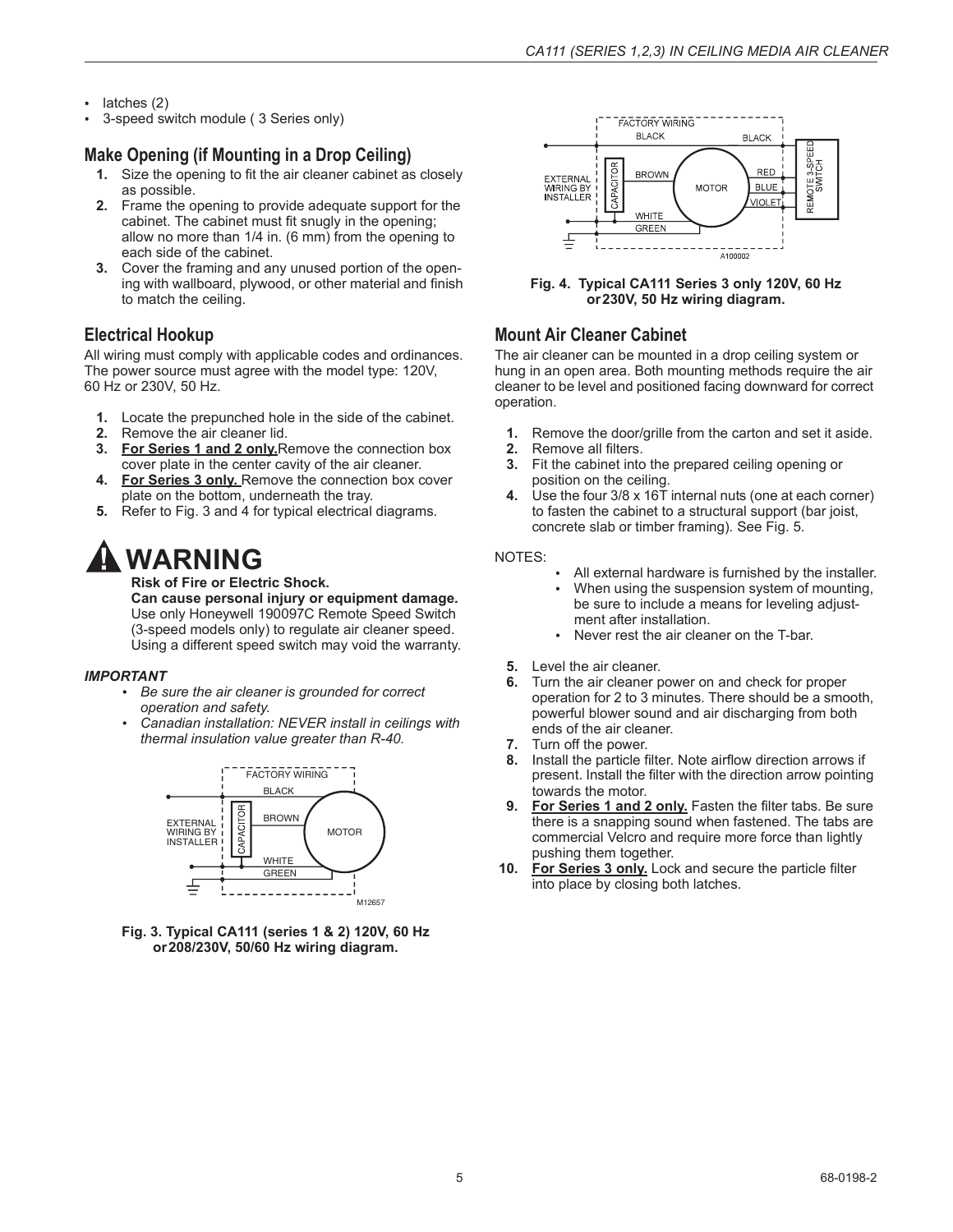

**Fig. 5. Fasten cabinet to a structural support.**

### *IMPORTANT*

*Do not touch the pleated filter media. Handle only the filter frame to prevent damage to the filter media.*

- **11.** Remove CPZ™ sorbent modules (select models) from their packaging and install one module into each cavity.
- **12. For Series 1 only**. Be sure the fastener tabs are facing downward and fasten them.
- **13. For Series 2 and 3 only.** Be sure both catches are turned down and filter rests firmly on catches.
- **14.** Install the prefilter in the air cleaner lid. Position the metal screen mesh so it is facing upward when the lid is<br>closed 10. closed.

### **Remote 3 Speed Wall Switch (3 Speed Models only)**

metal screen mesh so it is facing upward when the lid is<br>
closed.<br> **The 190097C Remote Wall Switch (3 Speed Models only)**<br>
The 190097C Remote Wall Switch Assembly allows control of<br>
the CA111 model air cleaners from a a lo the Cantrice Cosed.<br>
The 190097C Remote Wall Switch (3 Speed Models only) 11. On<br>
The 190097C Remote Wall Switch Assembly allows control of<br>
the CA111 model air cleaners from a a location separate from<br>
the air cleaner. Th **Remote 3 Speed Wall Switch (3 Speed Models only)** the air element of the CA111 model air cleaners from a a location separate from the air cleaner. The assembly includes a remote switch with an outlet box cover, outlet box **Remote 3 Speed Wall Switch (3 Speed Models only)** 11.<br>The 190097C Remote Wall Switch Assembly allows control of<br>the CA111 model air cleaners from a a location separate from<br>the air cleaner. The assembly includes a remote The 190097C Remote Wall Switch Assembly allows control of the CA111 model air cleaners from a a location separate from the air cleaner. The assembly includes a remote switch with an outlet box cover, outlet box, extension the CA111 model air cleaners from a a location separate from

## **CAUTION**

- This installation to be performed only by a qualified installer.
- All wiring to comply with local electrical codes.
- Disconnect power to air cleaner at fuse or breaker before beginning work. Failure to do so can result in shock hazard endangering equipment and personal safety of installer.
- Only one air cleaner can be connected to a remote switch
- **1.** Disconnect power to air cleaner.
- **2.** Mount  $4$ "  $\times$   $4$ " outlet box at desired remote location.<br>**3.** Attach  $3/4$ " extension ring to outlet box
- **3.** Attach 3/4" extension ring to outlet box.<br>**4.** Bun five conductor, color-coded, 18-gai
- **4.** Run five conductor, color-coded, 18-gauge wires from the remote switch location to the air cleaner.
- **5.** Use three wire nuts to connect three color-coded, lead wires on the remote switch to three color-coded wires from the air cleaner. (Red, Blue, Violet)
- **6.** Use one wire nut to connect white color-coded, lead wire from the air cleaner to single color-coded wire from the power supply. (White)



### **Fig. 6. Wiring 3-Speed Remote Switch**

OPTIONAL CONNECTION USE IF POWER SUPPLY LEADS ARE RUN IN CONDUIT

- **7.** Connect the ground wire from the power supply to a ground stud of the outlet box.(Green)
- **8.** Connect the ground wire from the air cleaner to the ground stud of the outlet box.(Green)
- **9.** Use one wire nut to connect the black color-coded, lead wire on the remote switch to the black color-coded wire from the power supply.
- **10.** Fold wires into box and mount remote switch on outlet box. Leave switch in OFF position.
- **11.** On the air cleaner remove two screws on wiring com partment cover and open
- **12.** Run five conductor, color coded, 18 gauge wires from the remote switch through the air cleaner access opening into the wiring compartment. Strip ends of remote switch lead wires
- **13.** Connect three wires on air cleaner to remote switch lead wires with wire nuts following color code used at remote switch. (Red, Blue, Violet)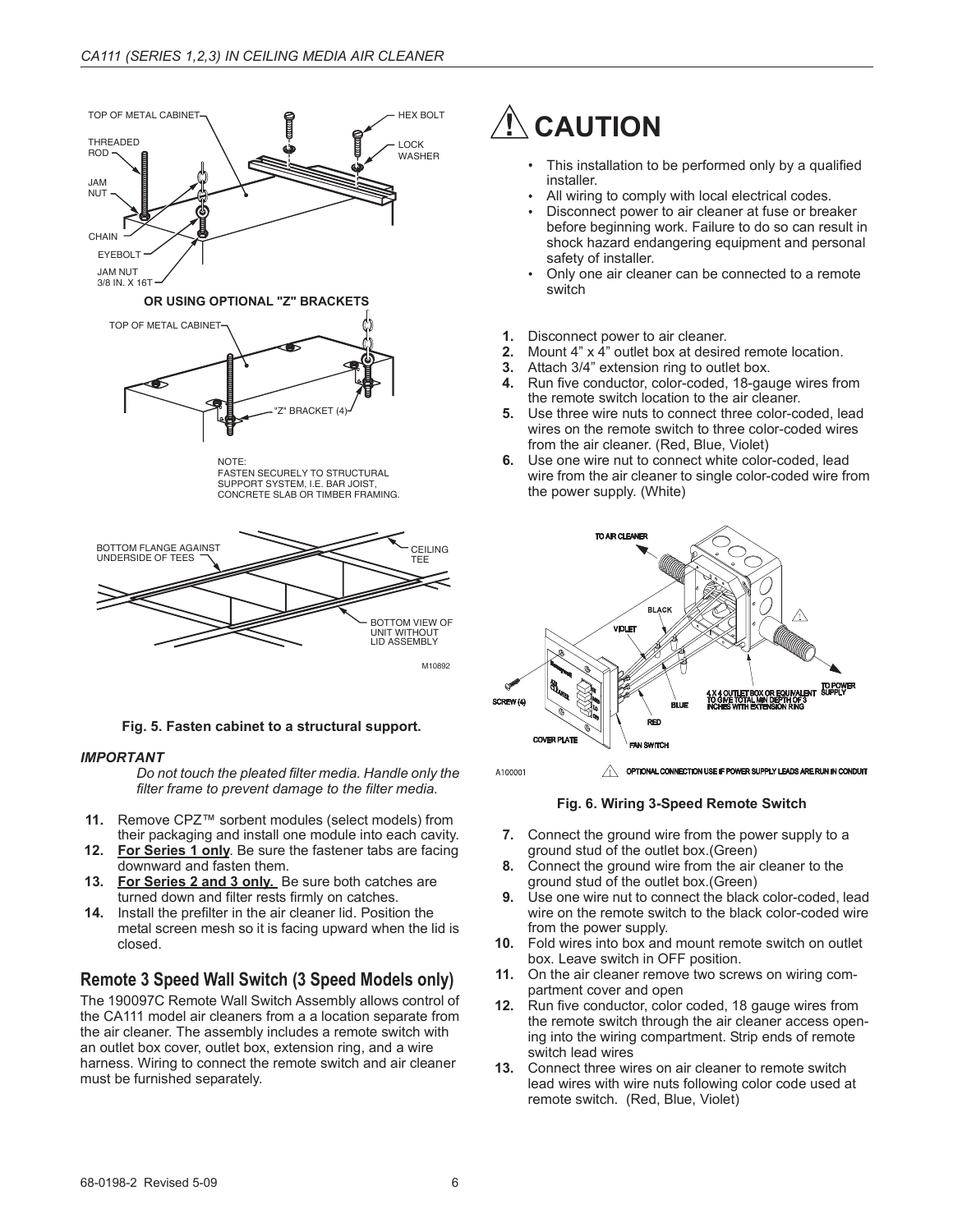- **14.** Connect one wire on air cleaner to power supply wire with a wire nut following color code used at remote switch. (White)
- **15.** Connect the ground wire from the remote switch to a ground stud of the wiring compartment cover.(Green)
- **16.** Fold wires into wiring compartment. Replace wiring compartment cover.
- **17.** Turn on power to air cleaner at fuse or breaker.
- **18.** Check operation by turning air cleaner at HIGH, MEDIUM, and LOW. **Note** that only the remote switch will operate the air cleaner.

### **Lid Assembly**

MEDIUM, and LOW. **Note** that only the remote switch<br>
will operate the air cleaner.<br> **Lid Assembly**<br>
The CA111 lid is held in place by two separable hinges and<br>
two spring loaded plungers. To install the spring loaded<br>
The will operate the air cleaner.<br> **Lid Assembly**<br>
The CA111 lid is held in place by two separable hinges and<br>
two spring loaded plungers. To install the spring loaded<br>
plungers on the lid follow these steps:<br>
1. Pull the plun **Lid Assembly**<br>The CA111 lid is held in place by two separable hir<br>two spring loaded plungers. To install the spring loa<br>plungers on the lid follow these steps:<br>1. Pull the plunger back and twist a quarter ture<br>the wrench

- **1.** Pull the plunger back and twist a quarter turn to reveal (see Fig 7.)
- **2.** Turn the threaded barrel out of the spring plunger.
- **3.** Insert the threaded barrel through the hole in the lid and turn the spring loaded plunger onto it.
- **4.** Tighten the assembly with wrenches.
- **5.** Repeat steps 1 through 4 for the second plunger.



**Fig. 7. Lid assembly.**

### **Opening/Closing the Lid**

To open the lid, pull the spring loaded plungers back to disengage the plunger. Carefully swing the lid open on the hinges while supporting the filter and/or adsorbent modules as required. To close, swing the lid into the closed position and engage the plungers.

### **Removing /Replacing the Lid**

### *IMPORTANT*

*The lid is heavy. Make sure that it is supported before removing.*

To remove the lid, swing it into the open position. Slide safety catch to off position. Move the lid to the side to disengage the hinge pins. Reverse the procedure to replace the lid. Make sure safety catch is in safe position.

## **OPERATION**

the wrench flat on the body of the spring loaded plunger and effective filtering system for removing atmospheric dust, The CA111 (series 1,2,3) in Ceiling Media Air Cleaner has been engineered to improve indoor air quality for commercial **OPERATION**<br>The CA111 (series 1,2,3) in Ceiling Media Air Cleaner has<br>been engineered to improve indoor air quality for commercial<br>and industrial applications. The filters are the most practical<br>and effective filtering sys **OPERATION**<br>The CA111 (series 1,2,3) in Ceiling Media Air Cleaner has<br>been engineered to improve indoor air quality for commercial<br>and industrial applications. The filters are the most practical<br>and effective filtering sys The CA111 (series 1,2,3) in Ceiling Media Air Cleaner has<br>been engineered to improve indoor air quality for commercial<br>and industrial applications. The filters are the most practical<br>and effective filtering system for remo The CA111 (series 1,2,3) in Ceiling Media Air Cleaner has<br>been engineered to improve indoor air quality for commercial<br>and industrial applications. The filters are the most practical<br>and effective filtering system for remo The CA111 (series 1,2,3) in Ceiling Media Air C<br>been engineered to improve indoor air quality f<br>and industrial applications. The filters are the n<br>and effective filtering system for removing atm<br>pollens, bacteria, viruses,



The air cleaner is either operating (power on) or off (power off). There are no other operational options available. Even when the area is unoccupied, the air cleaner can be operated continuously to prevent buildup of airborne contaminants. Operate the air cleaner only when the area is occupied when specific activities produce contaminants.

The CPZ™ sorbent module has the ability to collect and hold gas-phase compounds and vapors typically found in commercial and light industrial facilities. These gases and vapors frequently appear as odors that, at times, can be annoying and irritating. The modules become saturated after collecting 25% to 50% of their weight in gaseous odors. The quantity of CPZ™ material provides adequate dwell time to ensure up to 95% collection efficiency in the first pass. This also provides a long maintenance-free service life.

The minimum recommended air exchange rate is 2.5 times per hour. In a heavily contaminated area, up to 15 air exchanges per hour can be necessary. The factors that determine what the rate of air exchange should be are:

- generation rates of the various pollutants;
- concentration level of the pollutants;
- desired contamination reduction level.

Airborne contaminants will always be present in the air where contaminant generations take place. Air cleaning systems and ventilators do not eliminate airborne contaminants, they reduce the excessive accumulation of the contaminants. To eliminate the contamination, the source of contamination must be removed.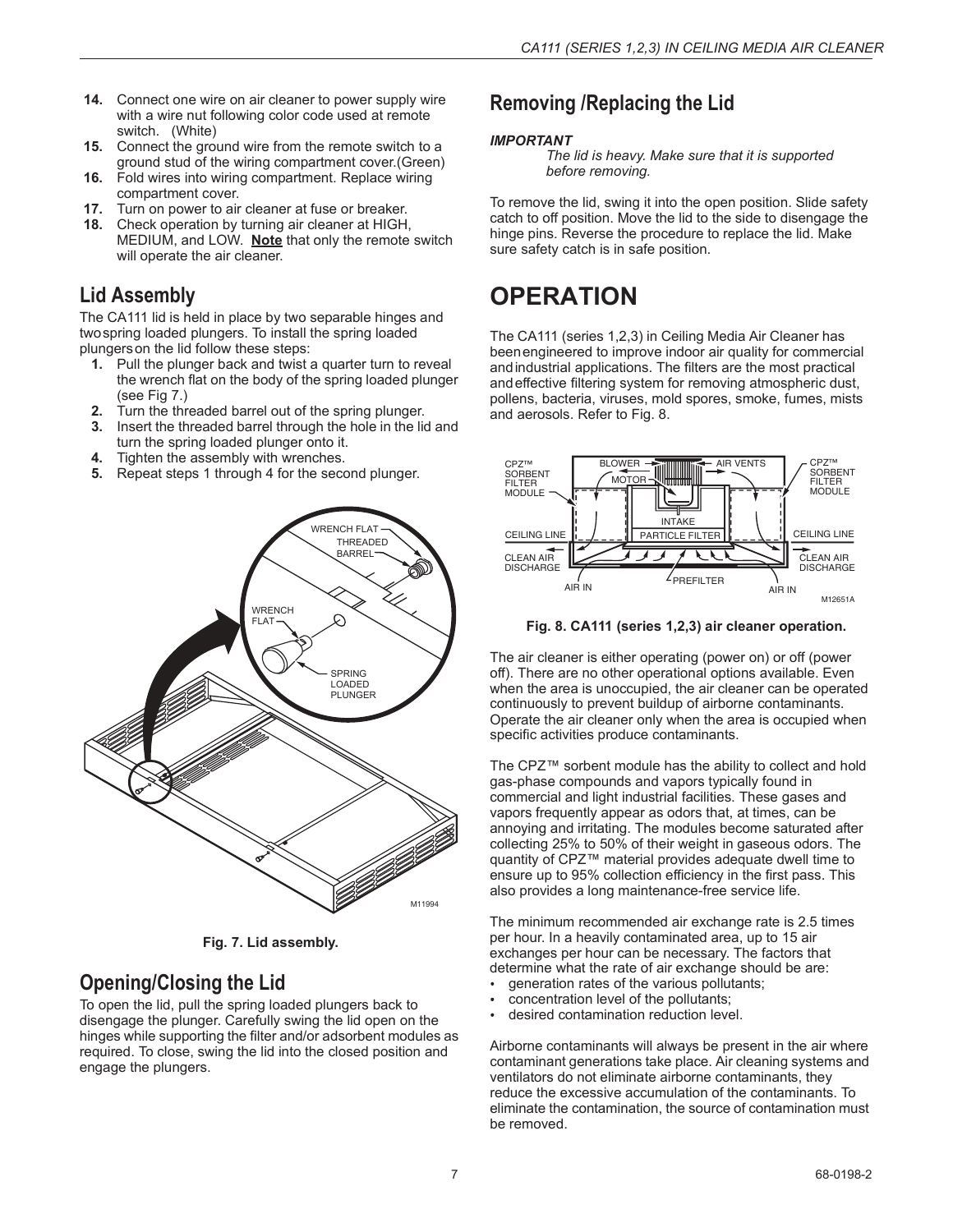CA111 (SERIES 1,2,3) IN CEILING MEDIA AIR CLEANER<br>Local, Federal and professional ventilation engineering<br>standards and codes prescribe minimum ventilation rates to<br>dilute air contamination in specific applications. The CA111 (SERIES 1,2,3) IN CEILING MEDIA AIR CLEANER<br>
Local, Federal and professional ventilation engineering 3. Place<br>
standards and codes prescribe minimum ventilation rates to prop<br>
dilute air contamination in specific app Local, Federal and professional ventilation engineering<br>standards and codes prescribe minimum ventilation rates to<br>dilute air contamination in specific applications. The<br>ventilation rates usually assume the injection of ou Local, Federal and professional ventilation engineering **3.** Plands and codes prescribe minimum ventilation rates to dilute air contamination in specific applications. The **4.** Insertilation rates usually assume the inject Local, Federal and professional ventilation engineering<br>standards and codes prescribe minimum ventilation rates to<br>dilute air contamination in specific applications. The<br>ventilation rates usually assume the injection of ou Local, Federal and professional ventilation engineering<br>standards and codes prescribe minimum ventilation rates t<br>dilute air contamination in specific applications. The<br>ventilation rates usually assume the injection of out standards and codes prescribe minimum ventilation rates to<br>dilute air contamination in specific applications. The<br>ventilation rates usually assume the injection of outdoor air<br>measured as air exchange rate. The use of the dilute air contamination in specific applications. The<br>ventilation rates usually assume the injection of outdoor air<br>measured as air exchange rate. The use of the CA111<br>(series 1,2,3) air cleaner to comply with ventilation outdoor air. However, at least 20% of a specified ventilation rate or code must bederived from outdoor air. The CA111 (series 1,2,3) air cleaner filtered and recirculated air can be the remaining 80%. measured as air exchange rate. The use of the CA111 (series 1,2,3) air cleaner to comply with ventilation **6.** For equirements is an acceptable alternative to ventilation with outdoor air. However, at least 20% of a specif requirements is an acceptable alternative to ventilation with

## **SERVICE**



**Electrical Hazard.**

**Can cause personal injury orequipment damage.** Turn off power before installing or servicing the air cleaner.

### *IMPORTANT*

*Be sure to change filters as recommended to prevent reduced airflow in the air cleaner.Stand on a stable platform when working with the air cleaner.*

The useful life of the CPZ™ sorbent modules may vary from 4 to 24 months, depending on the application. In most applications, the sorbent media life ranges from 12 to 18 months. The particle filter life ranges from 6 to 24 months with 12 to 24 months as an average. The modules and filters need to be changed more frequently in facilities that operate 24 hours a day.

### **Prefilter**

The disposable prefilter collects large dust particulates and lint- type airborne fibers. Check the filter every two weeks to 3. determine the replacement frequency:

- **1.** Slowly open the lid, supporting the lid so the filters do not fall out.
- **2.** Remove the dirty prefilter.
- **3.** Install the new prefilter in the air cleaner lid. Position the metal screen mesh so it is facing upward when the lid is closed.
- **4.** Close and latch the lid.

### **Particle Filter**

The particle filter collects particulates that pass through the prefilter. The filter life is typically from 1 to 2 years. There is decreased air quality and a pulsing sound when the filter is filled with contaminants. The filter must be replaced when the 9. pulsing sound is noticed.

NOTE: The filter must be replaced. Washing, vacuuming or reverse air blasting does not clean it.

- **1.** Slowly open lid, supporting it so the filters do not fall out.
- **2.** Open the securing strips and with both hands. Slide the filter toward you.
- **3.** Place spent filter in a plastic trash bag and dispose of properly.
- **4.** Inspect the motor brackets for loose fasteners and tighten as necessary.
- **5.** Install the new filter noting the direction of airflow arrow.<br>**6. For Series 1 and 2 only** Fasten the filter tabs. Be sure
- **6. For Series 1 and 2 only**. Fasten the filter tabs. Be sure there is a snapping sound when they are fastened. The tabs are commercial Velcro and require more force to fasten.
- **7. For Series 3 only.** Lock and secure the particle filter into place by closing both latches

#### *IMPORTANT*

*Do not touch the pleated filter media. Handle only the filter frame to prevent damage to the filter media.*

**8.** Close and latch the lid.

### **CPZ™ Adsorbent Module**

The CPZ™ adsorbent module is used to collect gases, vapors, odors and volatile organic compounds (V.O.C.) from the air that passes through the air cleaner. Adsorbents collect and hold 25% to 50% of their weight in odorous gases and vapors. The impurities are collected until the adsorbents reach saturation. At saturation, the adsorbents emit a continuous strong pungent odor. If the air cleaner is turned off for 8 to 10 hours, there will a temporary odor when it is turned back on. If the odor persists for 30 minutes, it is time to replace the filters.

- NOTE: When tobacco smoke is a contaminant, both the particle filter and the adsorbent filter will need to be serviced at the same time.
	- **1.** Slowly open the lid, supporting the lid so the filters do not fall out.
	- **2. For Series 1 only.** Support the adsorbent module with one hand and release the fastener.
	- **3. For Series 2 and 3.** Support the adsorbent module with one hand and turn open the catches.
	- **4.** Use two hands and slide the filter from the housing.

### *IMPORTANT*

*The module weighs about 26 lb (12 kg)and can be hard to handle.*

- **5.** Place the spent module in a plastic trash bag and dispose of properly.
- **6.** Remove CPZ™ sorbent modules from their packaging and install.
- **7. For Series 1 only**. Be sure the fastener tabs are facing downward and fasten them.
- **8. For Series 2 and 3 only.** Be sure both catches are turned down and filter rests firmly on catches.
- **9.** Install 1 startup-filter in each end of grill.
- **10.** Close and latch the lid.

On initial startup, a small amount of dust can blow from the air cleaner. This is normal and stops a few minutes after startup. The startup-filters will catch all the dust. The startup-filters are placed in the two exit outlets on the grill. After running the unit for 5 minutes, turn off the unit. Remove and discard the two start-up filters.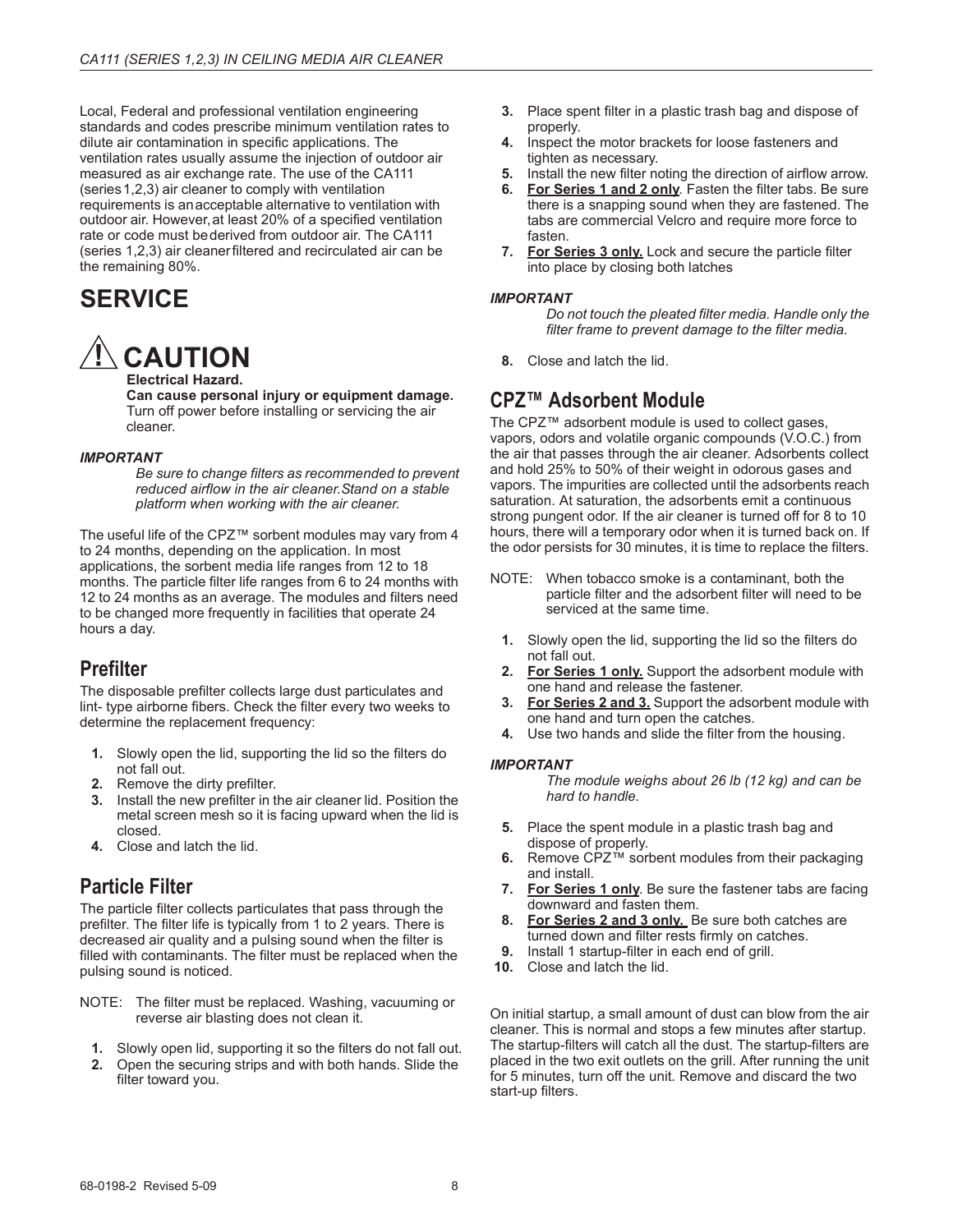## **PARTS LIST**

Refer to Fig. 9 and Table 5 for replacement part information.

| Fig.<br>Reference No. | <b>Description</b>                                                                                 | Pack Qty       | <b>Order Number</b> |
|-----------------------|----------------------------------------------------------------------------------------------------|----------------|---------------------|
| $\mathbf{1}$          | CPZ™ sorbent module (requires 2)—used with only<br>95% HEPA or 95% ASHRAE particle filters         | 1              | CA32004078-001      |
|                       | Charcoal sorbent module (requires 2)—used with only<br>95% HEPA or 95% ASHRAE particle filters     | $\mathbf{1}$   | CA32004078-002      |
|                       | Zeolite sorbent module (requires 2)-used with only<br>95% HEPA or 95% ASHRAE particle filters      | 1              | CA32004078-003      |
|                       | Permanganate sorbent module (requires 2)-used with<br>only 95% HEPA or 95% ASHRAE particle filters | $\mathbf{1}$   | CA32004078-004      |
| $\overline{2}$        | Blower wheel, Series 1                                                                             | 1              | 32000236            |
|                       | Blower wheel, Series 2, and 3                                                                      | 1              | 32002285            |
| 3                     | Motor capacitor; 120V, 60 Hz, Series 1,2, and 3                                                    | 1              | 32000265            |
|                       | Motor capacitor; 208/230V, 50/60 Hz, Series 1, 2                                                   | 1              | 32000549            |
|                       | Motor capacitor; 230V, 50 Hz, Series 3                                                             | 1              | 32000265            |
| 4                     | Motor; 120 V, 60 Hz, Series 1                                                                      | 1              | 32000270            |
|                       | Motor; 208/230V, 50/60 Hz, Series 1                                                                | 1              | 32000263            |
|                       | Motor; 120 V, 60 Hz, Series 2                                                                      | 1              | 32002415-001        |
|                       | Motor; 208/230V, 50/60 Hz, Series 2                                                                | 1              | 32002415-002        |
|                       | Motor; 120 V, 3-Speed, 60 Hz, Series 3                                                             | 1              | 32002415-004        |
|                       | Motor; 230V, 3-Speed, 50Hz, Series 3                                                               | 1              | 32002415-005        |
| 5                     | 99.97% HEPA media filter, 3", Series 1 and 2                                                       | 1              | 32000204-001        |
|                       | 99.97% HEPA media filter, 4.5", Series 3                                                           | 1              | 32000204-002        |
|                       | 95% hospital grade filter                                                                          | 1              | 32000203            |
|                       | 95% ASHRAE particle filter                                                                         | 1              | 50004739-001        |
| $\overline{6}$        | Prefilter (disposable)                                                                             | 1              | 32002307            |
| $\overline{7}$        | Lid assembly with hinges and latches in White Color                                                | 1              | 32002308-002        |
|                       | <b>OPTIONAL Parts not shown in Fig. 9.</b>                                                         |                |                     |
|                       | Remote Wall 3-Speed Switch, Series 3                                                               | 1              | 190097C             |
|                       | Motor mount bracket                                                                                | $\mathbf{1}$   | 32000260            |
|                       | Motor maintenance grommet set                                                                      | 3              | 32000261            |
|                       | Snap-loc Tabs; Series 1                                                                            | 1              | 32000262-001        |
|                       | Snap-loc Tabs; Series 2                                                                            | 1              | 32000262-002        |
|                       | Z Sidemount Bracket Kit                                                                            | 4              | 32002353            |
|                       | Spring Loaded Plunger                                                                              | $\overline{2}$ | 32002278            |
|                       | Lid assembly with hinges and latches in Black Color                                                | 1              | 32002308-003        |

### **Table 5. Replacement Parts.**

NOTE: All replacement filters *must be* provided by Casino Air to *maintain* U.L. Certification and Warranty.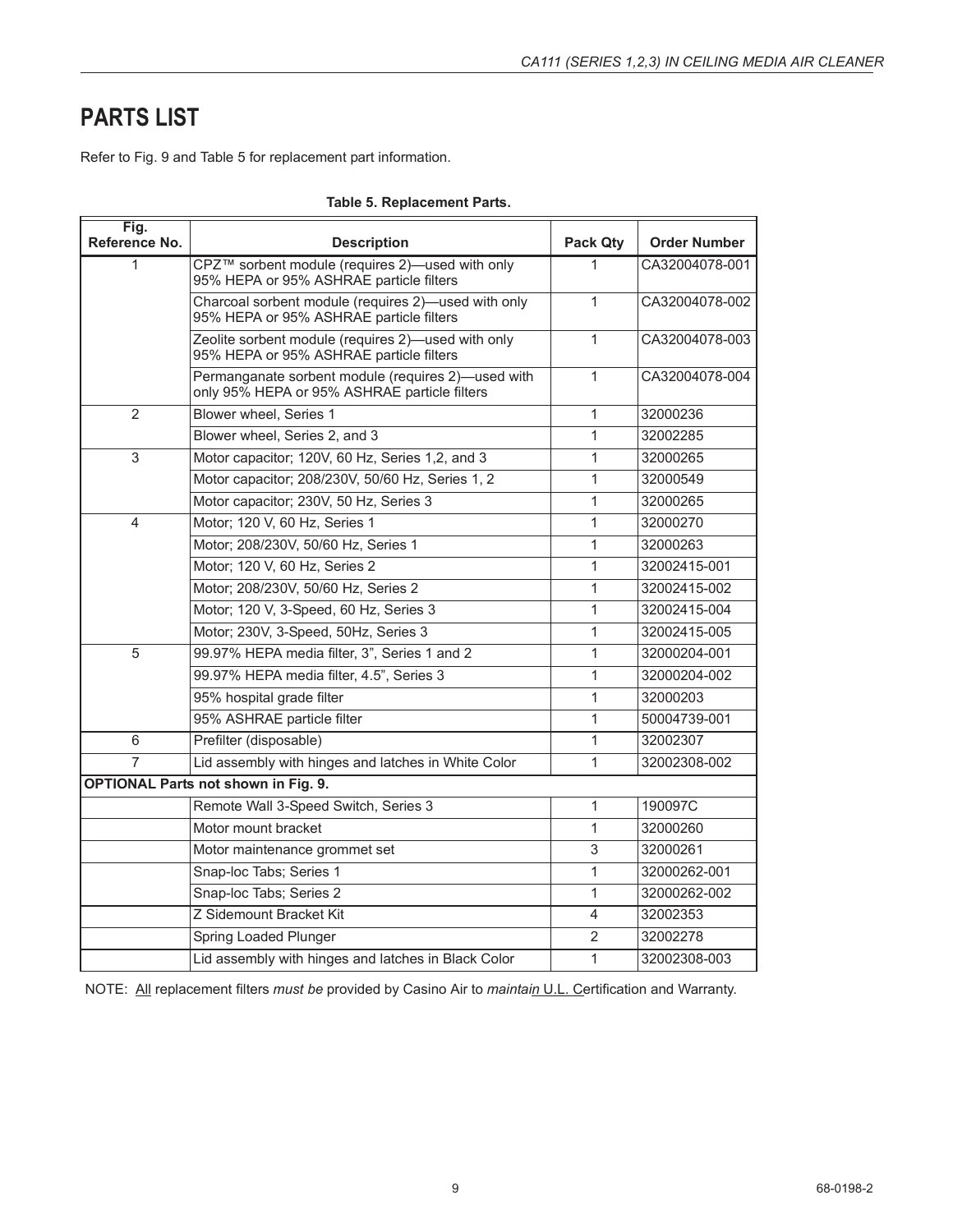

**Fig. 9. Exploded view of CA111 (series 1,2,3) in Ceiling Media Air Cleaner components.**